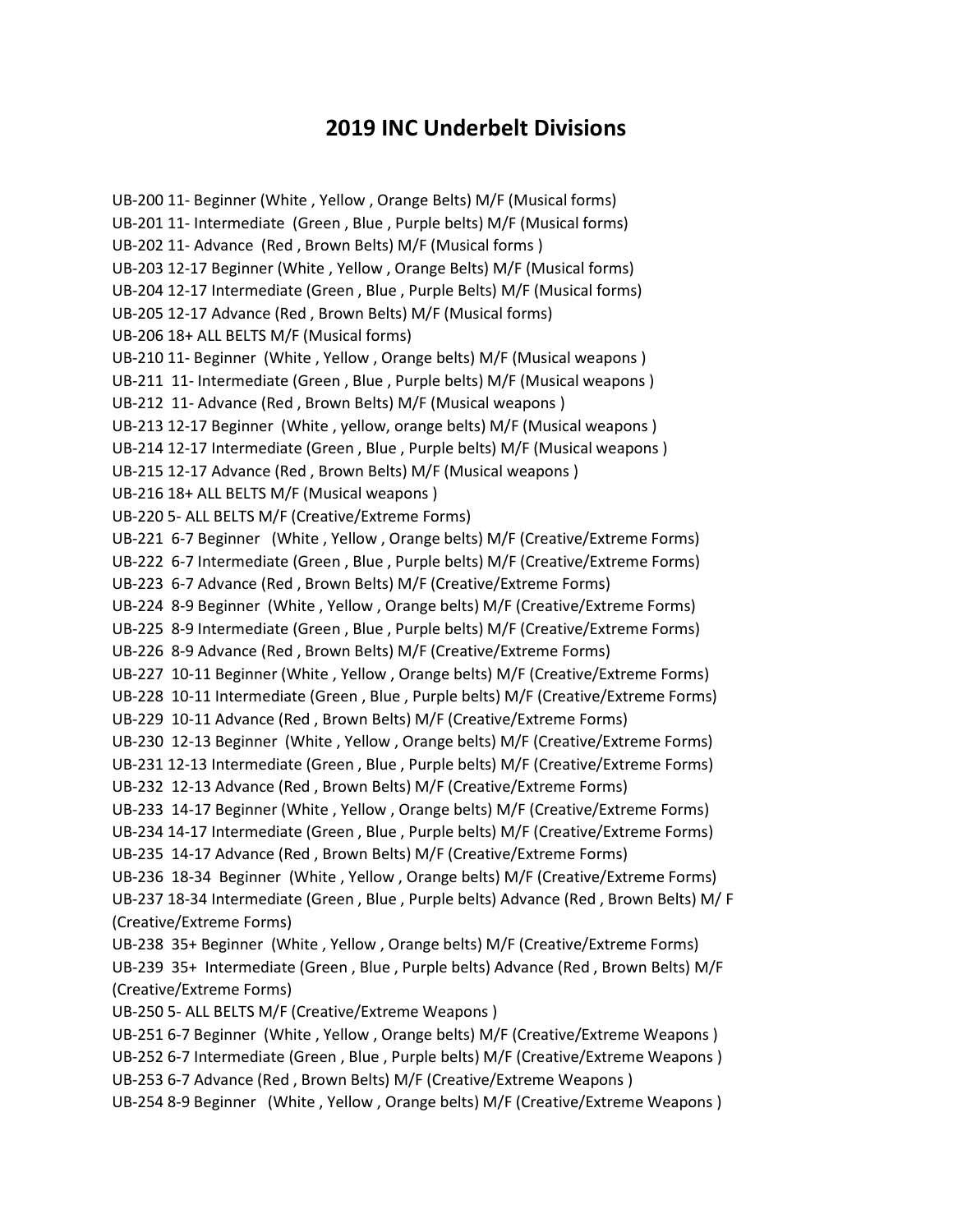UB-255 8-9 Intermediate (Green , Blue , Purple belts) M/F (Creative/Extreme Weapons ) UB-256 8-9 Advance (Red , Brown Belts) M/F (Creative/Extreme Weapons ) UB-257 10-11 Beginner (White , Yellow , Orange belts) M/F (Creative/Extreme Weapons ) UB-258 10-11 Intermediate (Green , Blue , Purple belts) M/F (Creative/Extreme Weapons) UB-259 10-11 Advance (Red , Brown Belts) M/F (Creative/Extreme Weapons ) UB-260 12-13 Beginner (White , Yellow , Orange belts) M/F (Creative/Extreme Weapons) UB-261 12-13 Intermediate (Green , Blue , Purple belts) M/F (Creative/Extreme Weapons) UB-262 12-13 Advance (Red , Brown Belts) M/F (Creative/Extreme Weapons ) UB-263 14-17 Beginner (White , Yellow , Orange belts) M/F (Creative/Extreme Weapons) UB-264 14-17 Intermediate (Green , Blue , Purple belts) M/F Creative/Extreme Weapons) UB-265 14-17 Advance (Red , Brown Belts) M/F (Creative/Extreme Weapons ) UB-266 18-34 Beginner (White , Yellow , Orange belts) M/F (Creative/Extreme Weapons) UB-267 18-34 Intermediate (Green , Blue , Purple belts) Advance (Red , Brown Belts) M/ F (Creative/Extreme Weapons ) UB-268 35+ Beginner (White , Yellow , Orange belts) M/F (Creative/Extreme Weapons ) UB-269 35+ Intermediate (Green , Blue , Purple belts) Advance (Red , Brown Belts) M/F (Creative/Extreme Weapons ) UB-280 5- ALL BELTS M/F (Traditional Forms) UB-281 6-7 Beginner (White , Yellow , Orange belts) M/F (Traditional Forms) UB-282 6-7 Intermediate (Green , Blue , Purple belts) M/F (Traditional Forms) UB-283 6-7 Advance (Red , Brown Belts) M/F (Traditional Forms) UB-284 8-9 Beginner (White , Yellow , Orange belts) M/F (Traditional Forms) UB-285 8-9 Intermediate (Green , Blue , Purple belts) M/F (Traditional Forms) UB-286 8-9 Advance (Red , Brown Belts) M/F (Traditional Forms) UB-287 10-11 Beginner (White , Yellow , Orange belts) M/F (Traditional Forms) UB-288 10-11 Intermediate (Green , Blue , Purple belts) M/F (Traditional Forms) UB-289 10-11 Advance (Red , Brown Belts) M/F (Traditional Forms) UB-290 12-13 Beginner (White , Yellow , Orange belts) M/F (Traditional Forms) UB-291 12-13 Intermediate (Green , Blue , Purple belts) M/F (Traditional Forms) UB-292 12-13 Advance (Red , Brown Belts) M/F (Traditional Forms) UB-293 14-17 Beginner (White , Yellow , Orange belts) M/F (Traditional Forms) UB-294 14-17 Intermediate (Green , Blue , Purple belts) M/F (Traditional Forms) UB-295 14-17 Advance (Red , Brown Belts) M/F (Traditional Forms) UB-296 18-34 Beginner (White , Yellow , Orange belts) M/F (Traditional Forms) UB-297 18-34 Intermediate (Green , Blue , Purple belts) Advance (Red , Brown Belts) M/ F (Traditional Forms) UB-298 35+ Beginner (White , Yellow , Orange belts) M/F (Traditional Forms) UB-299 35+ Intermediate (Green , Blue , Purple belts) Advance (Red , Brown Belts) M/F (Traditional Forms ) UB-310 7- Beginner (White , Yellow , Orange belts) M/F (Traditional weapons) UB-311 11- Beginner (White , Yellow , Orange belts) M/F (Traditional weapons) UB-312 11- Intermediate (Green , Blue , Purple belts) M/F (Traditional weapons) UB-313 11- Advance (Red , Brown Belts) M/F (Traditional weapons) UB-314 12-14 Beginner (White , Yellow , Orange belts) M/F (Traditional weapons)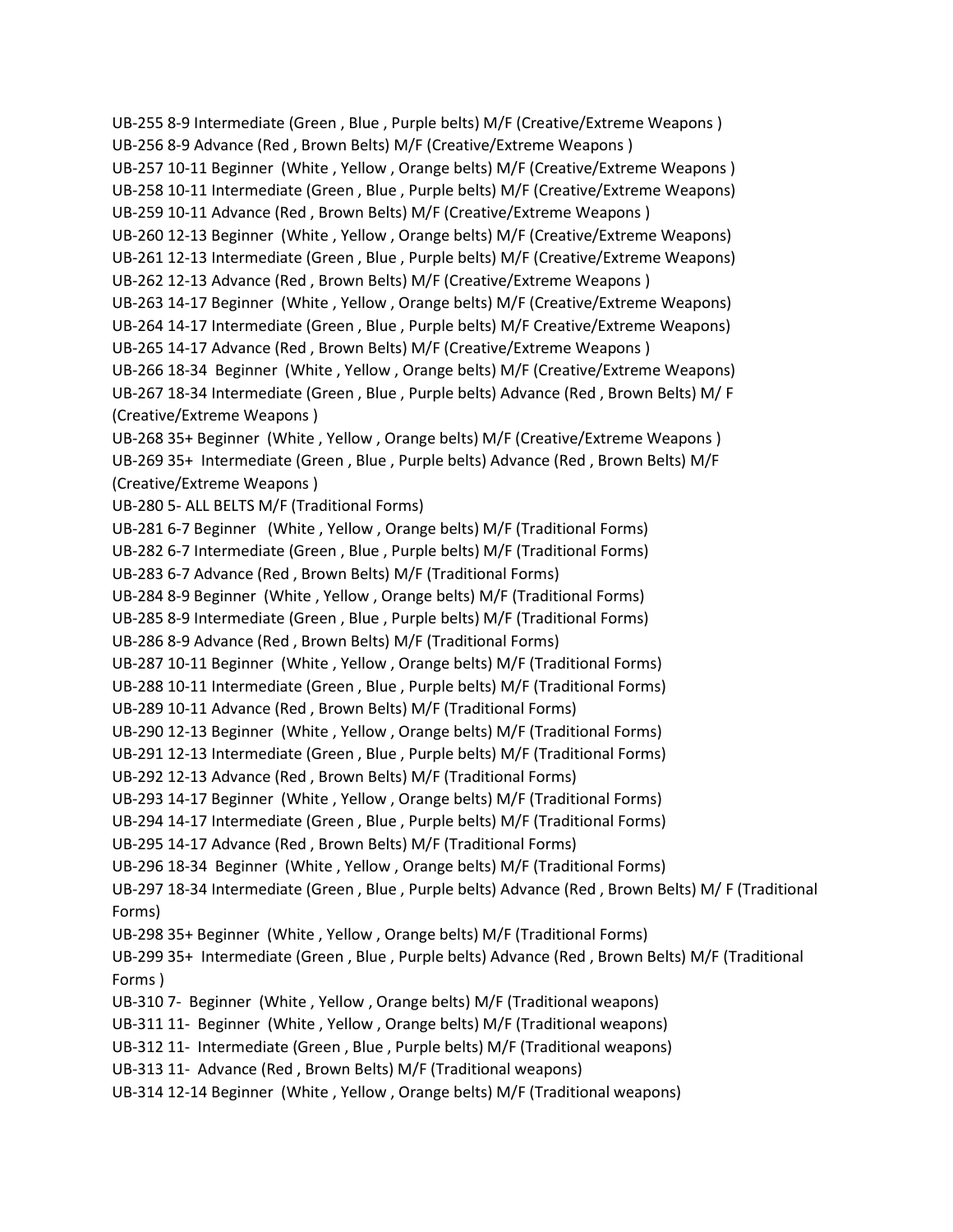UB-315 12-14 Intermediate (Green , Blue , Purple belts) M/F (Traditional weapons) UB-316 12-14 Advance (Red , Brown Belts) M/F (Traditional weapons) UB-317 15-17 (White , Yellow , Orange belts) M/F (Traditional weapons) UB-318 15-17 Intermediate (Green , Blue , Purple belts) M/F (Traditional weapons) UB-319 15-17 Advance (Red , Brown Belts) M/F (Traditional weapons) UB-320 18-34 Beginner (White , Yellow , Orange belts) M/F (Traditional weapons) UB-321 18-34 Intermediate (Green , Blue , Purple belts) Advance (Red , Brown Belts) M/F (Traditional weapons) UB-322 35+ Beginner (White , Yellow , Orange belts) M/F (Traditional weapons) UB-323 35+ Intermediate (Green , Blue , Purple belts) Advance (Red , Brown Belts) M/F (Traditional weapons) UB-330 5- ALL BELTS M (Under Belt Sparring) UB-331 5- ALL BELTS F (Under Belt Sparring) UB-332 6-7 Beginner (White , Yellow , Orange belts) M (Under Belt Sparring) UB-333 6-7 Beginner (White , Yellow , Orange belts) F (Under Belt Sparring) UB-334 6-7 Intermediate (Green , Blue , Purple belts) M (Under Belt Sparring) UB-335 6-7 Intermediate (Green , Blue , Purple belts) F (Under Belt Sparring) UB-336 6-7 Advance (Red , Brown Belts) M (Under Belt Sparring) UB-337 6-7 Advance (Red , Brown Belts) F (Under Belt Sparring) UB-338 8-9 Beginner (White , Yellow , Orange belts) M (Under Belt Sparring) UB-339 8-9 Beginner (White , Yellow , Orange belts) F (Under Belt Sparring) UB-340 8-9 Intermediate (Green , Blue , Purple belts) M (Under Belt Sparring) UB-341 8-9 Intermediate (Green , Blue , Purple belts) F (Under Belt Sparring) UB-342 8-9 Advance (Red , Brown Belts) M (Under Belt Sparring) UB-343 8-9 Advance (Red , Brown Belts) F (Under Belt Sparring) UB-344 10-11 beginner (White , Yellow , Orange belts) M (Under Belt Sparring) UB-345 10-11 Beginner (White , Yellow , Orange belts) F (Under Belt Sparring) UB-346 10-11 Intermediate (Green , Blue , Purple belts) M (Under Belt Sparring) UB-347 10-11 Intermediate (Green , Blue , Purple belts) F (Under Belt Sparring) UB-348 10-11 Advance (Red , Brown Belts) M (Under Belt Sparring) UB-349 10-11 Advance (Red , Brown Belts) F (Under Belt Sparring) UB-350 12-14 Beginner (White , Yellow , Orange belts) M (Under Belt Sparring) UB-351 12-14 Beginner (White , Yellow , Orange belts) F (Under Belt Sparring) UB-352 12-14 Intermediate (Green , Blue , Purple belts) M (Under Belt Sparring) UB-353 12-14 Intermediate (Green , Blue , Purple belts) F (Under Belt Sparring) UB-354 12-14 Advance (Red , Brown Belts) m (Under Belt Sparring) UB-355 12-14 Advance (Red , Brown Belts) F (Under Belt Sparring) UB-356 15-17 Beginner (White , Yellow , Orange belts) M (Under Belt Sparring) UB-357 15-17 Beginner (White , Yellow , Orange belts) F (Under Belt Sparring) UB-358 15-17 Intermediate (Green , Blue , Purple belts) M (Under Belt Sparring) UB-359 15-17 Intermediate (Green , Blue , Purple belts) F (Under Belt Sparring) UB-360 15-17 Advance (Red , Brown Belts) M (Under Belt Sparring) UB-361 15-17 Advance (Red , Brown Belts) F (Under Belt Sparring) UB-362 18-34 Beginner (White , Yellow , Orange belts) M (Under Belt Sparring)